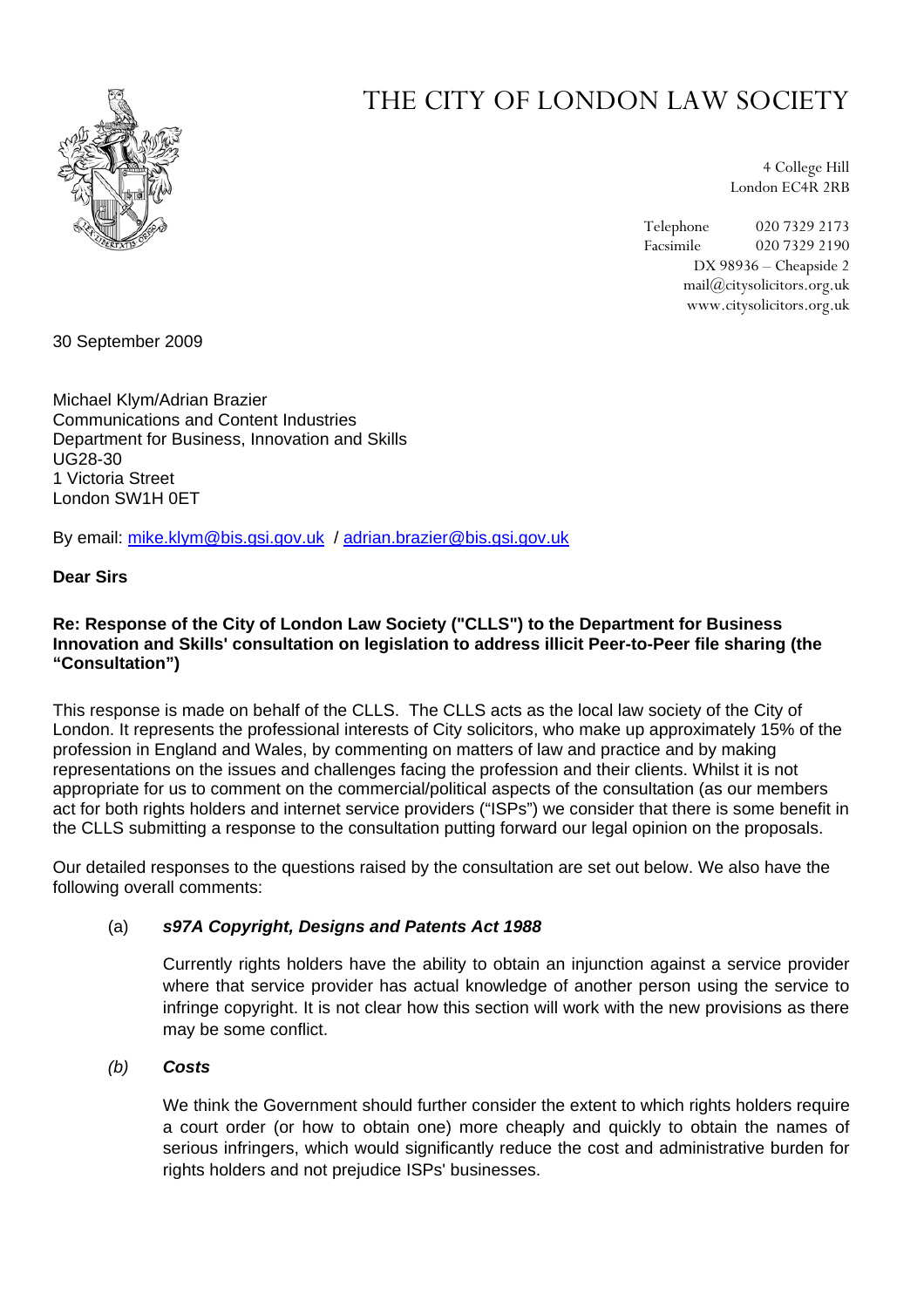The proposed legislation relates to potential civil proceedings against an individual. However, the act of uploading infringing content is also likely to amount to an offence under s1072A of the Copyright, Designs and Patents Act 1988 ("CDPA"). ISPs processing information (including collating such information in a database and disclosing information to rights holders) on serious infringers are likely to be processing "sensitive personal data" under the Data Protection Act 1998 ("DPA") (defined under the DPA as including information as to the commission or alleged commission of an offence). This means that ISPs will need to comply with the conditions applicable to processing sensitive personal data. These include obtaining the consent of the individual unless they fall within any of the exceptions. We think that ISPs can rely on the exception under Schedule 3 (6) (a) and (c) of the DPA, where the processing is necessary for the purposes of or in connection with legal proceedings (including prospective legal proceedings) or is necessary for defending legal rights. We think this applies equally to the disclosure of sensitive personal data to rights holders as it does to the preparation and management of a database of serious infringers. The acknowledgement that this exception applies would remove the additional burden of rights holders having to apply to Court for a Norwich Pharmacal order to obtain the names and addresses of the individual infringers.

#### **NOTIFICATION OBLIGATION**

# *Question 1: Is there anyone else who ought to have a right to trigger the obligation?*

We think that it should be clear that, in respect of a copyright work, both the copyright owner and an exclusive licensee of copyright in the work should be able to trigger the obligation on the ISP.

## *Question 2: Should there be a time limit from the date of a specific infringement by which a request needs to be made?*

We think that there are arguments that there should be shorter time limits for making a request for notification than the periods set out in the statutes of limitation, in order to avoid the ISPs having to retain information for lengthy periods. In order for the procedure to have maximum impact, notifications will need to be sent as close in time as possible to the infringing act. Further, we assume that the new provisions will not fetter a right holder's ability to take direct action against a serious infringer without using the notification procedure, where the right holder considers that is appropriate.

#### *Question 3: Is this list right? Is there anything else that should be specifically added to this list? Should there be any more detail on any of these points in the legislation or is it ok to leave that for the code?*

We think that the ISP will have difficulty providing a list of where to access legitimate content as more legitimate services become available (including potentially the ISPs own service). Perhaps there should be a more general statement about the fact that P2P file sharing is illegal and customers should seek to find content from legitimate sources. The BPI or IFPI may be able to assist by keeping an up to date list of licensed websites.

## *Question 4: Does this need to be set out in more detail in the legislation, or is it sufficient to require it to be set out in the code?*

It should be clear to rights holders what standard of evidence is required, whether this is in the legislation or the code. However, to avoid dispute, we also think the standards should be agreed between the ISPs and the rights holders, which means it may be preferable to have the standards set out in the code.

# *Question 5: This obligation is specified without any volume limit. Is that right? Should there be any restriction on how many notices a rights holder can serve, or that an ISP needs to honour?*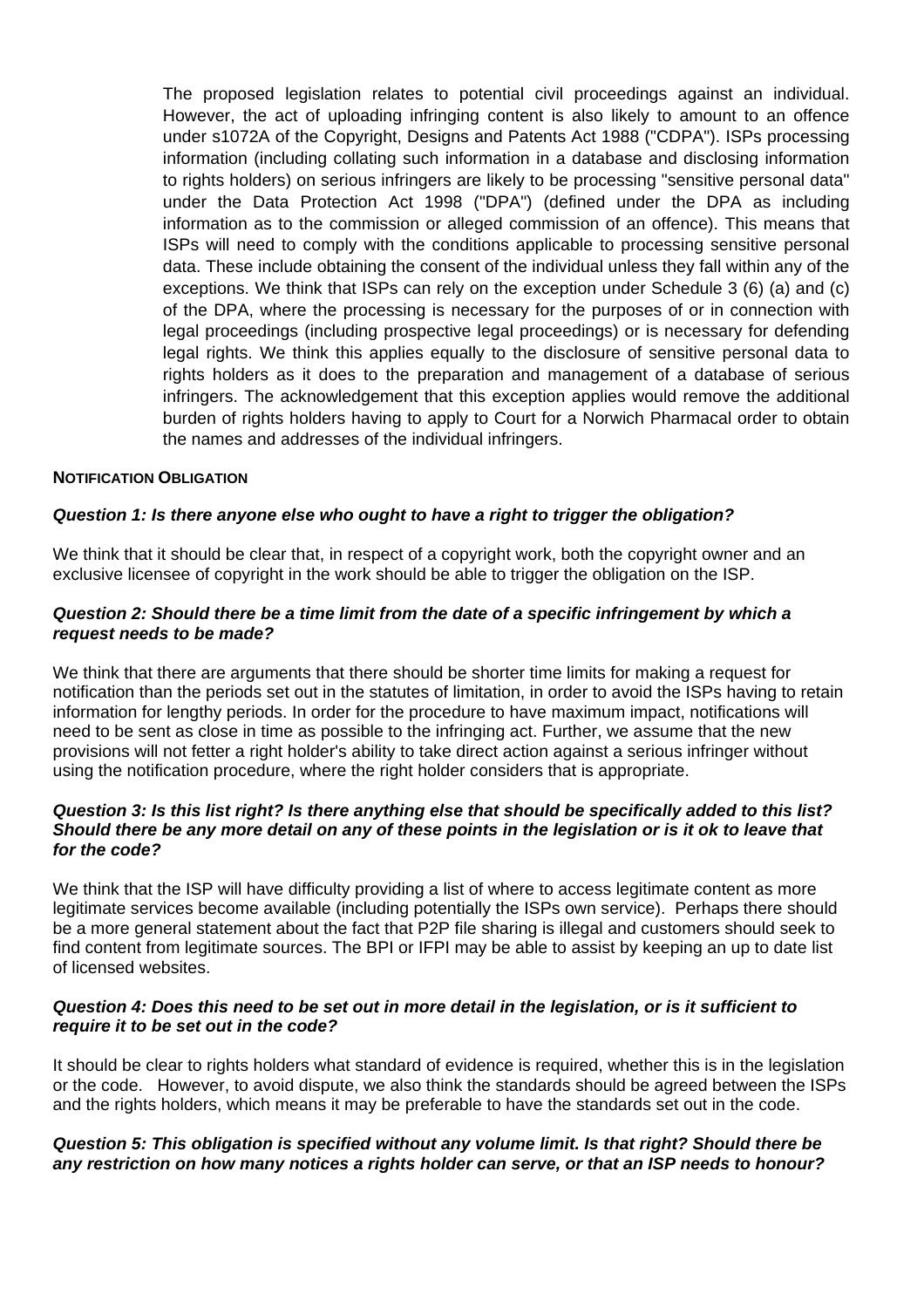We do not think there should be any restriction on how many notices a rights holder can serve or an ISP should honour but the rights holders should not abuse the system. If the procedure becomes unmanageable due to volume this should be identified during the initial one year review period and Ofcom should determine whether additional or alternative measures are required.

# *Question 6: Alternatively, should volumes be agreed (say) 6 months in advance between rights holders, ISPs and Ofcom to allow ISPs to prepare accordingly?*

Again, we do not think there should be any restriction on how many notices can be sent. At least during the initial one year period all infringers should be notified and the impact of the notifications on customer behaviour can then be fully assessed and the number of serious infringers gauged. It is hoped that ISPs and rights holders would be able to agree to focus their efforts only on the more serious infringers if the volumes are too high to cope with, rather than ISPs being left to decide for themselves the numbers of notifications they should be expected to send out. This issue should be identified in the Code as one that would require the parties to co-operate and decide on the most effective use of their respective resources.

## *Question 7: Is this approach to costs the right one? Is there anything else in relation to costs that should be taken into account in the legislation? Should the legislation specify exactly how costs are to be shared or is it right to leave some flexibility in how the legislative requirements are reflected to the code?*

We note that the proposal is for Ofcom's costs to be shared between rights holders and ISPs and that Ofcom can require the ISPs/rights holders to jointly contribute to fund costs, including Ofcom's costs. In the evidence base section, however, the benefit to the Government of the scheme is estimated to be £35 million from 2010 onwards. There is an argument therefore that the Government should bear some of the costs, for example, at least a proportion of Ofcom's costs.

## **SERIOUS INFRINGER OBLIGATION**

# *Question 8: Do you see any legal difficulty with linking a new notification with a previously gathered set of anonymised data in this way?*

*Question 9: There is some evidence that further warning letters result in a further reduction in people file-sharing. Do you think multiple letters should be sent and, if so, what should trigger these?* 

We think multiple warning letters is probably fair and necessary in order to have maximum impact. We assume that rights holders will have to identify new examples of infringement before a second letter is sent but we understand that the second letter may refer to earlier examples of infringement. On this basis, we think that provided that the individuals are warned in the first letter that data on their activities is going to be collected and used by the ISP in this way, there would not be any legal difficulty, in particular under the Data Protection Act 1998, with this approach.

Will there be a minimum number of letters that the ISP has to send before the individual is added to the serious infringers list and the rights holder can obtain a court order?

# *Question 10: Do you agree to the approach on costs set out here? Are there any additional factors that should be taken into consideration here?*

See general comments above.

# **OFCOM POWER TO IMPOSE OTHER OBLIGATIONS**

*Questions 11 and 12: Do you agree with the list of further measures that could be imposed and the conditions to which their application must satisfy. Is 12 months about right to allow a proper*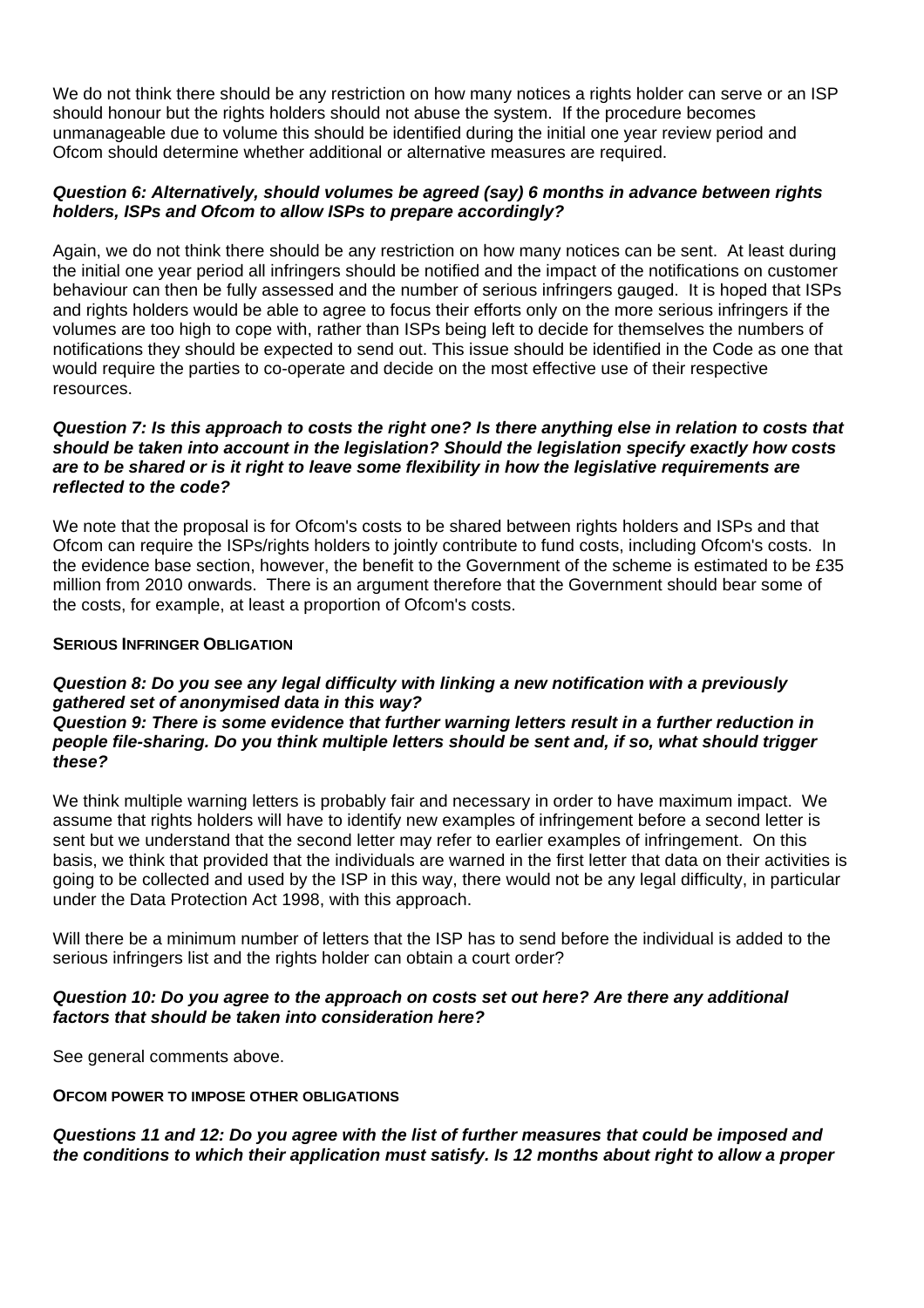## *assessment of the efficacy of obligations? If not, what would be a better period, taking into account the need to react both expeditiously and on the basis of good evidence?*

We agree with the list of further measures. It is not clear to us, however, how the rate of reduction will be calculated. Is the universe used in the example intended to be comprised of the number of separate infringers, or the total volume of downloads? Not all infringers are equal in this respect so a success rate of 35% against infringers responsible for only a few downloads will not satisfy the rights holders if the serious infringers are not stopped. The Government will also need to consider ways in which serious infringers are known to evade measures. For example, it is known that infringers are likely to encrypt content in order to avoid filtering technology.

We also think that the factors that need to be taken into account before such further measures are implicated need to be worked out in more detail. For example, will there be an expected amount of court action to be undertaken by the rights holders.

# **CODE OF PRACTICE**

## *Question 13: Do you agree with this list of things that Ofcom need to satisfy themselves of before approving a code? Is there anything else that Ofcom should be obliged to consider before approving such a code?*

We agree with the list of things that Ofcom must satisfy itself of before approving the code.

## *Question 14: Do you agree that a code needs to be in place in time for common commencement? Is it realistic to expect such a code to be developed in less than 12 months, could it be done sooner, and if not what would be a realistic estimate?*

We agree that the code needs to be in place in time for common commencement. We do not know if less than 12 months is a realistic timeframe.

## *Question 15: Is there anything else the code must cover in order to enable effective operation of these obligations?*

We think the list covers the requirements of the code, other than those additional items contained in this letter.

# *Question 16: are there any other restrictions or requirements that should be placed on Ofcom in pursuit of their role in relation to this code?*

We agree there should be no statutory basis for a rights agency and industry can develop it as required. We assume it will be funded by industry.

# *Question 17: What are your views on the timeline and the ways it could be reduced?*

# *Question 18: Do you agree that this is an appropriate role and structure for the rights agency?*

## *Question 19: Do you agree that we should proceed with an intention to exempt small businesses? If so, have we chosen the right criteria?*

We agree there should be an exemption for small businesses. We agree with the Named Inclusion Order approach, provided that this is kept up to date quickly enough to prevent sophisticated file sharers jumping form ISP to ISP.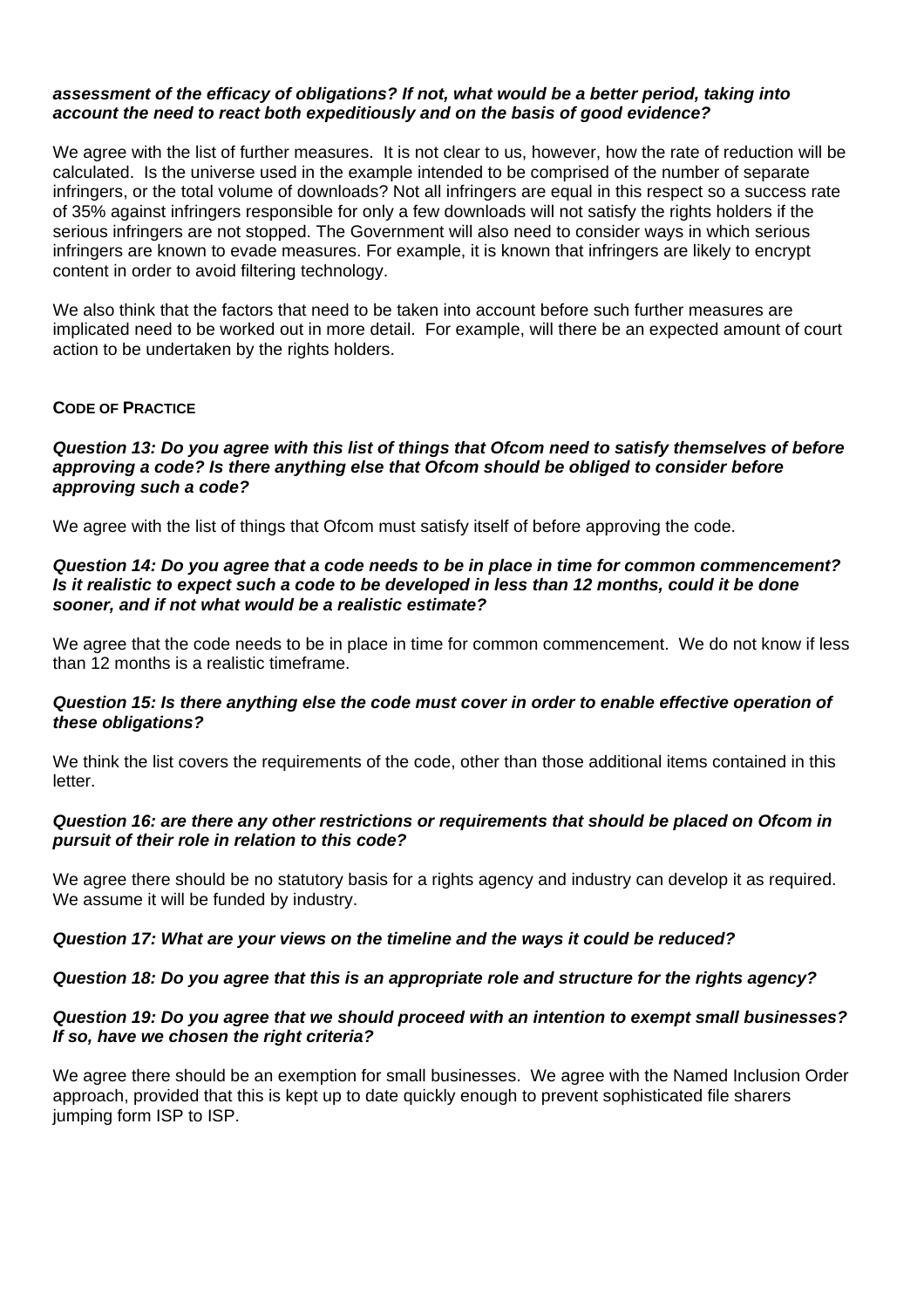Alternatively smaller ISPs could pay costs proportionately, so that all ISPs are under an obligation but smaller ISPs costs are capped at a proportion of their turnover and extra costs are funded by the rights holders (or from an industry pot).

# *Question 20: Do you consider there to be a case for considering any exclusions on other grounds including technical or proportionality?*

# *Power to direct the introduction of technical measures*

We think that it is imperative to urgently establish the efficacy and deterrent effect of each of the proposed technical measures which ISPs may be obliged to introduce, due to the need to reduce peer-topeer file-sharing quickly and if the Secretary of State can do this more quickly than the regulator then this seems like a sensible approach. However, it is still not clear how the Secretary of State will determine whether or not there has been a 70% reduction in file-sharing before introducing technical measures.

# *Suspension of accounts*

If suspension of a users account is added to the list of technical measures Ofcom may oblige ISPs to introduce, it is not clear to us how this would work in a way which is fair to both consumers and rights holders. If suspension can be achieved without a rights-holder obtaining a court order, this would put a disproportionate amount of control in rights-holders hands and if rights holders will require a court order, this will increase the burden and costs on rights holders, acting as a disincentive.

Yours sincerely

**Ian Starr Chair Intellectual Property Law Committee** 

> © CITY OF LONDON LAW SOCIETY 2009. All rights reserved. This paper has been prepared as part of a consultation process. Its contents should not be taken as legal advice in relation to a particular situation or transaction